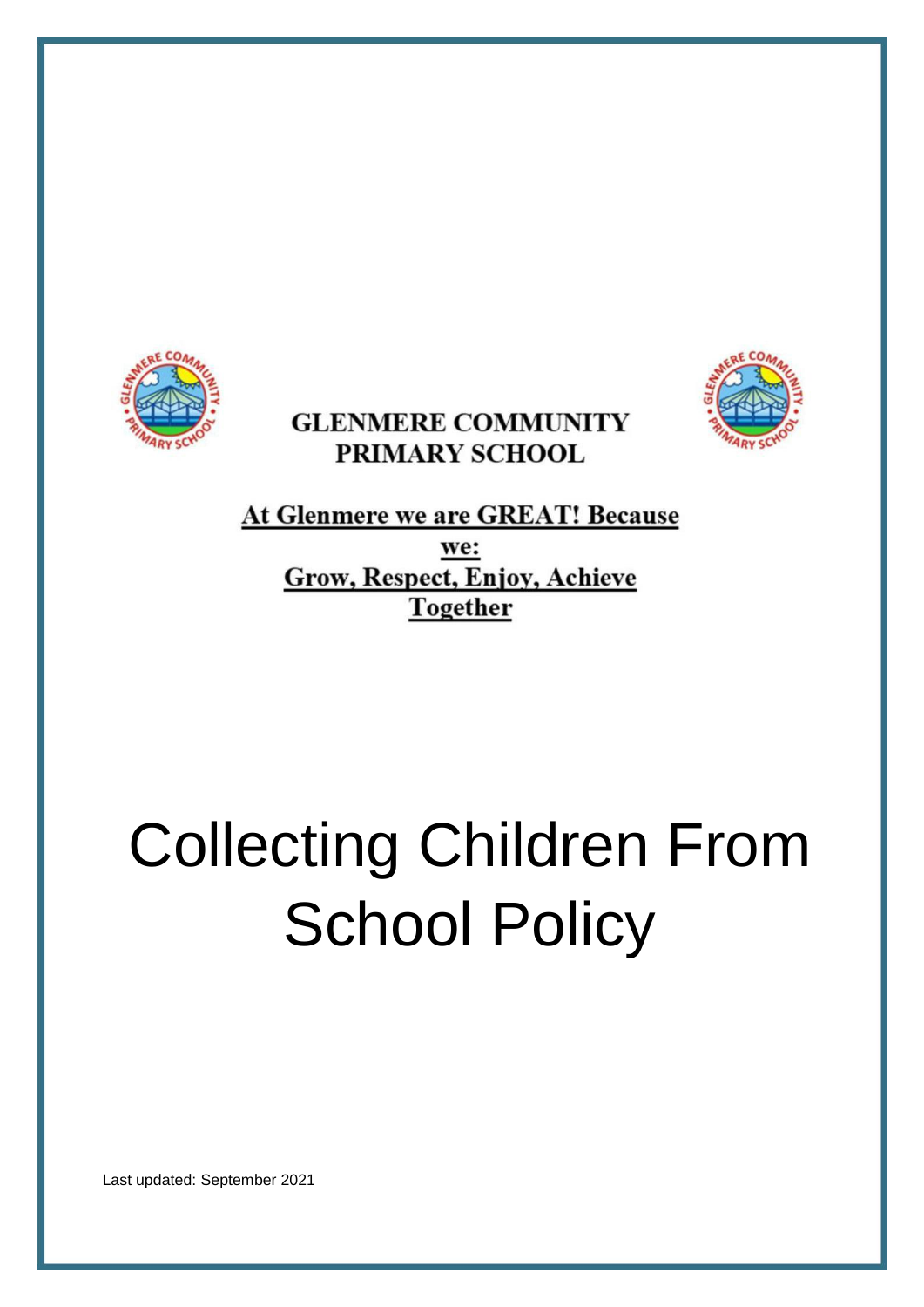## **Contents:**

#### **[Statement of intent](#page-2-0)**

- 1. [Legal framework](#page-3-0)
- 2. [General collection procedure](#page-3-0)
- 3. [After-school club collection procedure](#page-4-0)
- 4. [Late collection procedure](#page-4-0)
- 5. [Recurrence of late collection](#page-4-0)
- 6. [Collecting a child on someone's behalf](#page-5-0)
- 7. [Non-collection procedure](#page-5-0)
- 8. [Monitoring and review](#page-6-0)

#### **Appendices**

- a) [Letter to Parents: Collecting Pupils from School](#page-7-0)
- b) [Non-Collection of Pupil Letter Template](#page-9-0)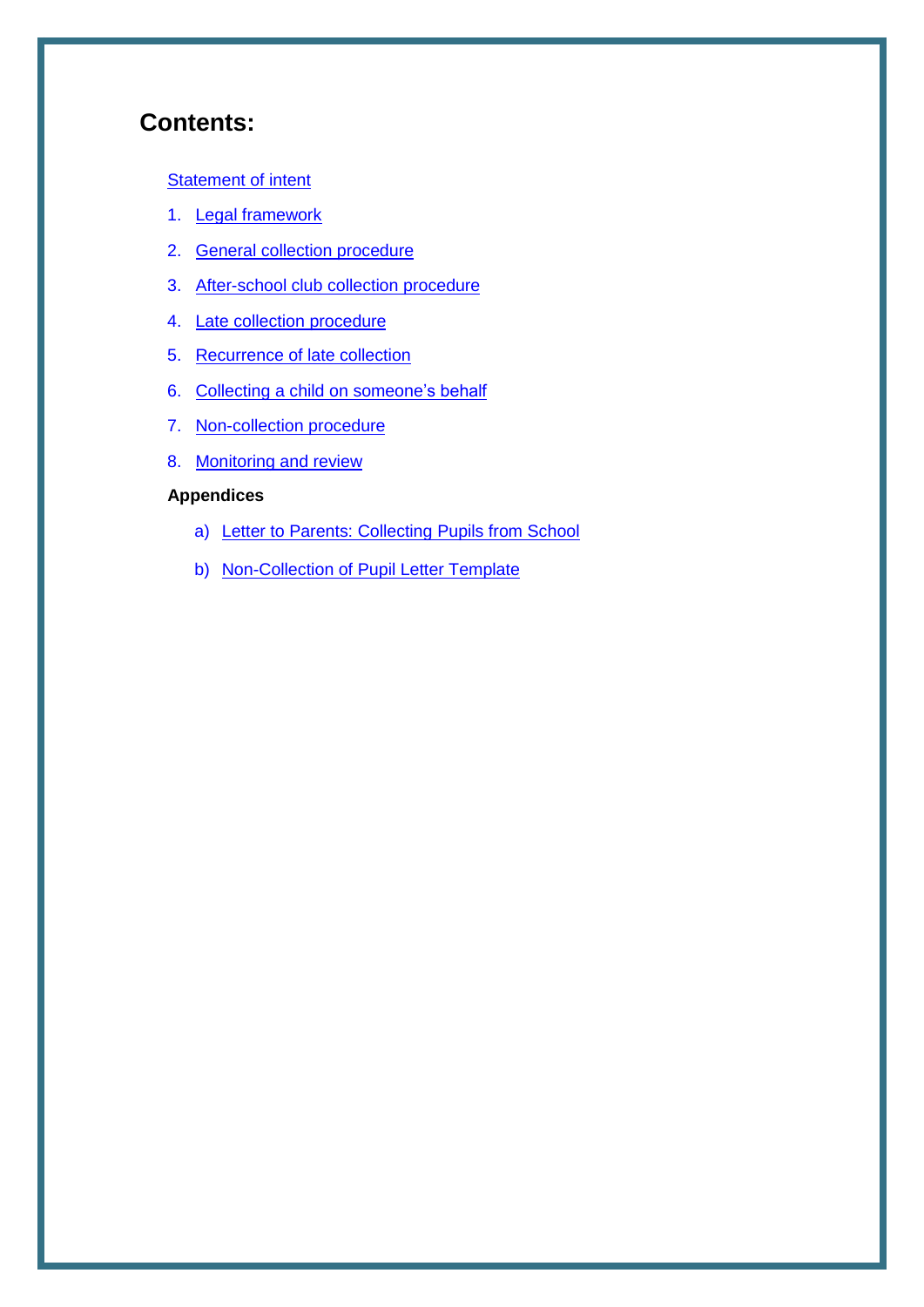## <span id="page-2-0"></span>**Statement of intent**

Glenmere Primary believes it is essential to ensure all pupils are safe when they leave school at the end of the day. We appreciate that, for many families, arrangements need to be flexible and it may be that several people care for the child after school. For this reason, we have set out clear procedures that all staff and parents must adhere to, to ensure the safeguarding and wellbeing of pupils.

The aim of this policy is to:

Keep pupils safe.

- Ensure all staff members are aware of the correct procedures for the end of the school day.
- Make parents aware of the expectations regarding collecting children.
- Highlight the importance of parent-school communication.

Signed by:

| Headteacher              | Date: |
|--------------------------|-------|
| Chair of governors Date: |       |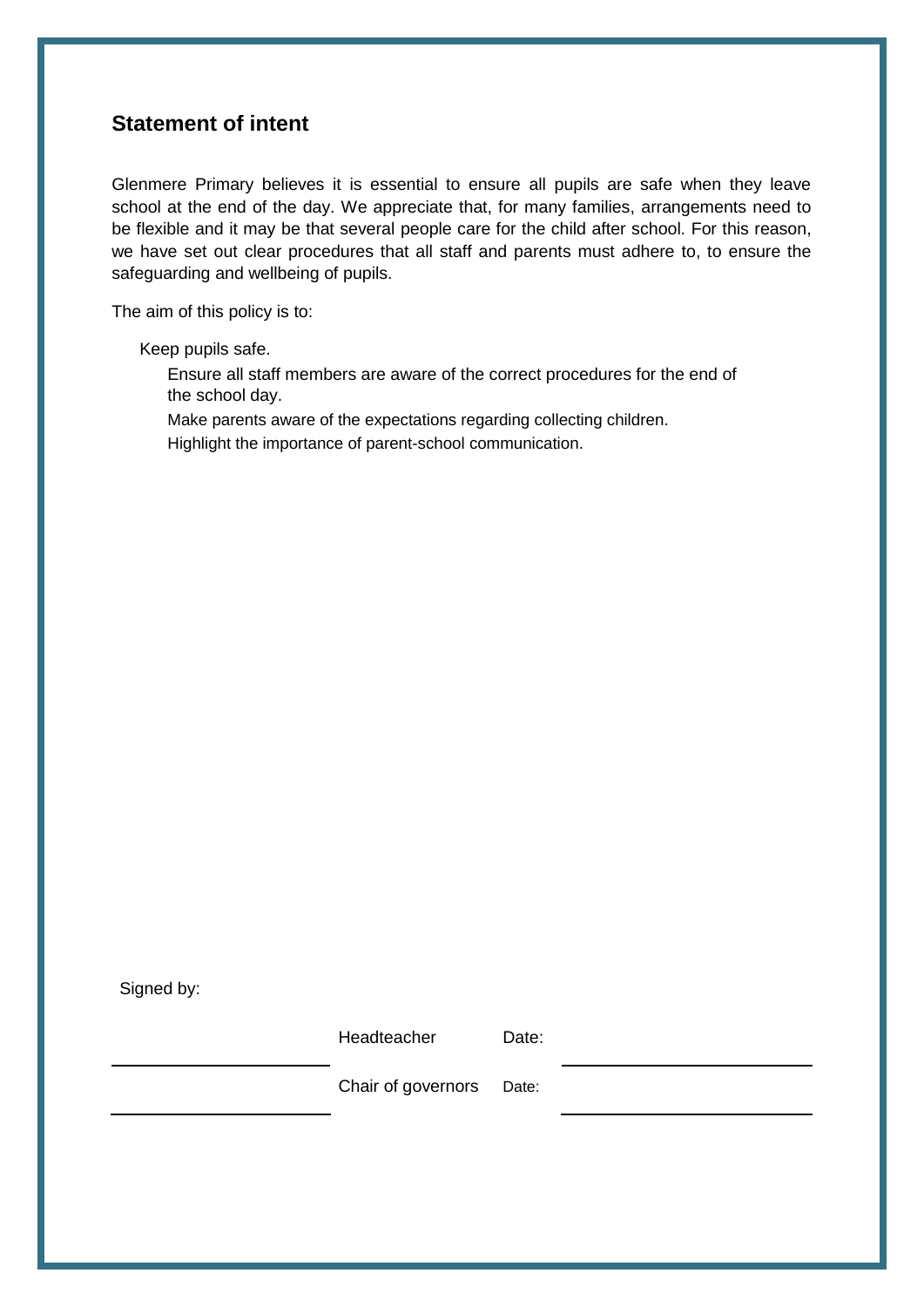## <span id="page-3-0"></span>**1. Legal framework**

1.1. This policy has due regard to statutory legislation and guidance including, but not limited to, the following:

Section 175 of the Education Act 2002 **[New for 2018]** DfE (2018) 'Keeping children safe in education' DfE (2017) 'Statutory framework for the early years foundation stage' **[New for 2018]** DfE (2018) 'Understanding and dealing with issues relating to parental responsibility'

## **2. General collection procedure**

2.1. Parents will promptly collect pupils at the end of the school day, which is:

**3:10** pm for **Reception** pupils. **3:15** pm for **KS1 & KS2** pupils.

- 2.2. Parents will wait outside the KS1 entrance for Years 1, 2 & 3 for their child to arrive. Years 4 & 5 parents will wait outside the KS2 entrance by the main entrance. Parents of Year 6 may collect their child by the Year 6 classroom outside door.
- 2.3. Reception parents will be let in to the playground just before 3.10pm and they will then line up at the classroom door, where their children will be sent out to them.
- 2.4. Class teachers will escort pupils into their exits at the end of each day.
- 2.5. Staff members supervise the pupils until all pupils have been collected, accounting for the school's [late collection procedure.](#page-4-0)
- 2.6. Sufficient staff-to-pupil ratios are met at all times during the collection process, including statutory ratios in relation to EYFS pupils.
- 2.7. Under no circumstances will staff members take pupils home themselves.
- 2.8. Parents are aware of what is expected of their behaviour when they are collecting pupils, e.g. that the school is a smoke-free zone.
- 2.9. Pupils will be allowed to walk home on their own as long as the class teacher has been informed of this arrangement by the pupil's parents, prior to this commencing.
- 2.10. Staff members will not release a pupil if it is felt that the parents are not in a fit state to ensure the pupil's safety or if the pupil shows signs of distress or anxiety.
- 2.11. Pupils will only be permitted to leave the premises with adults who are registered with the school as a person with collection responsibility.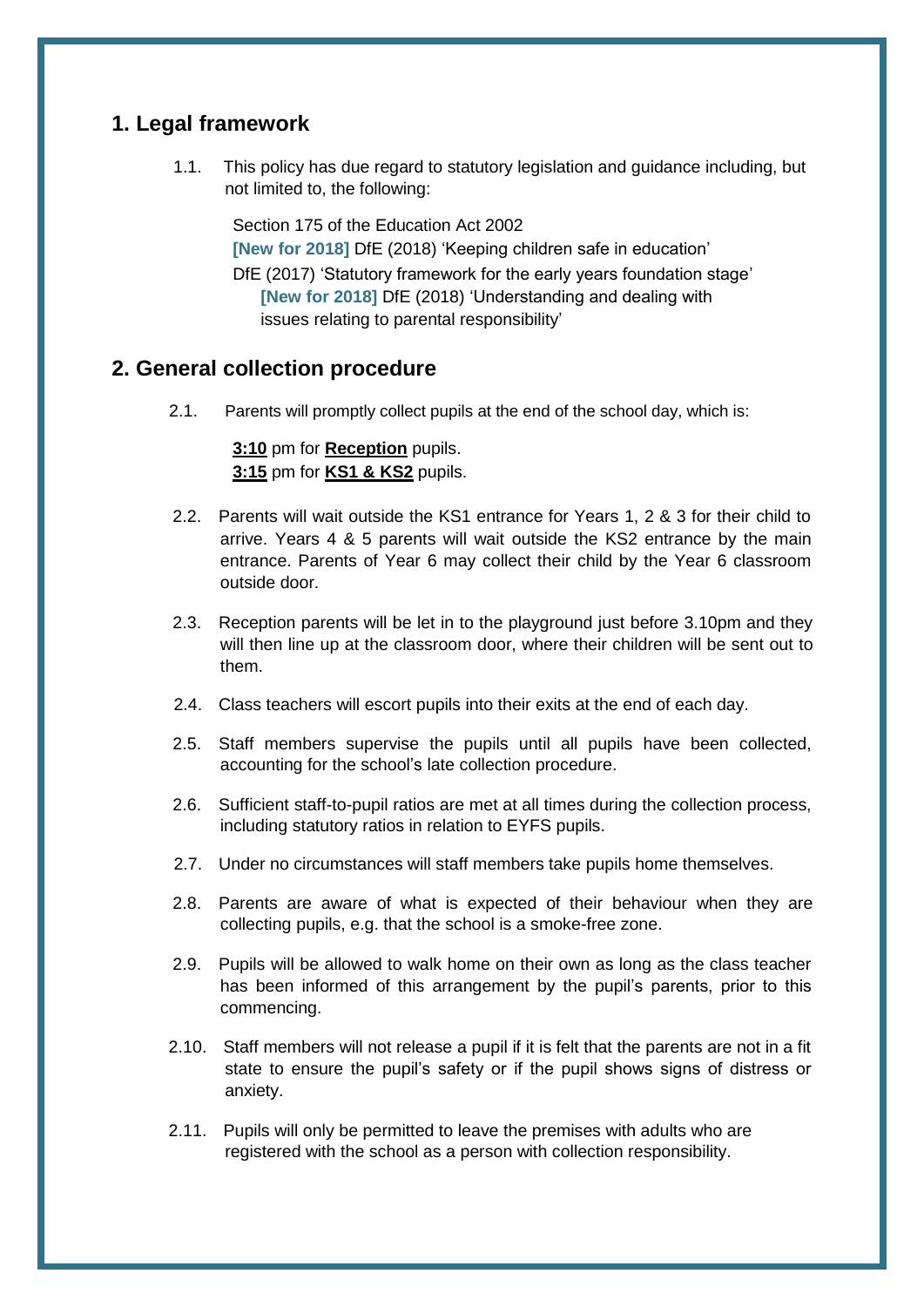## <span id="page-4-0"></span>**3. After-school club collection procedure**

3.1. All after-school clubs and extra-curricular activities will finish at 4pm or

4:15 pm.

- 3.2. Parents will use the normal collection procedure, as outlined in [section 2,](#page-3-0) when picking up children from after-school clubs.
- 3.3. Where after-school club provision is provided by an external organisation, it is the responsibility of that organisation to implement an appropriate process for the collection of pupils, ensuring that they effectively identify and respond to

### **4. Late collection procedure**

- 4.1. Parents will notify the school at the first possible opportunity if they believe they will be late to collect their child.
- 4.2. If the pupil's parents cannot be reached via the contact number provided, emergency contacts will be phoned.
- 4.3. The school will continue to try and contact the parents.
- 4.4. All staff members, including those in charge of after-school activities, are aware of the school's internal procedure for late collection and will ensure that the situation is resolved whilst causing as little distress as possible to the pupil.
- 4.5. Pupils will be supervised at all times; ensuring appropriate staffing ratios are met – including those outlined in the 'Statutory framework for the early years foundation stage' where necessary.
- 4.6. Where appropriate, a staff member will sensitively ask the pupil whether they are aware of any reason that could account for their parents being late.
- 4.7. If the parents cannot be contacted, the non-collection procedure will be followed.

### **5. Recurrence of late collection**

- 5.1. The length and frequency of late collections are monitored by the school.
- 5.2. Concerns regarding a pupil's safety and welfare associated with late collection will be dealt with in accordance with the school's Child Protection and Safeguarding Policy.
- 5.3. The school will keep a record of incidents where parents are late with no reasonable explanation.
- 5.4. In the event of recurrence of late collection, where no reasonable explanation has been given, a letter will be sent home to the parents inviting them to a discussion about their circumstances.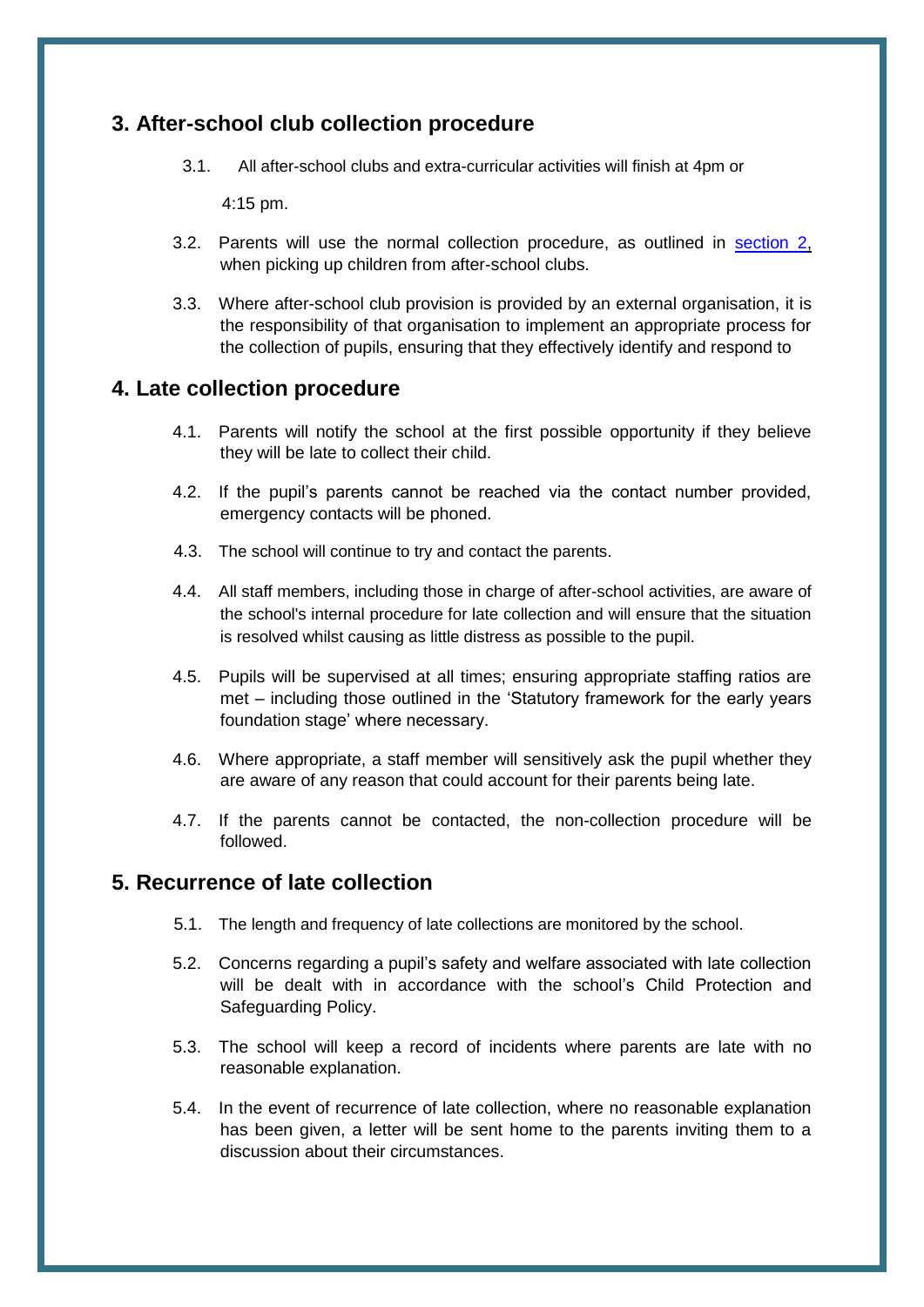5.5. Parents will be made aware of the arrangements that may be put in place if they continue to collect their child late.

## <span id="page-5-0"></span>**6. Collecting a child on someone's behalf**

- 6.1. The school never releases a pupil into the care of another adult who is not a family member or named emergency contact, without the consent of their parents.
- 6.2. Social workers are not permitted to collect pupils from the school to attend care review meetings without the prior consent of teachers, foster carers, parents and the pupil themselves.
- 6.3. The school **will not** accept a list of people who may collect the pupil as a substitute to calling the school office and informing the school directly of the change in collection.
- 6.4. Pupils may be collected from school by an older sibling if the sibling is aged 16 or older.
- 6.5. If parents wish for their child to be collected by another party who does not have parental responsibility, whether this is a regular occurrence or a single occurrence, this must be put in writing to the school.
- 6.6. In an emergency, verbal consent may be given for an agreed person to take their child home. This will be recorded, and a letter will be sent to the parents confirming that the arrangement was made at their request.
- 6.7. Verbal consent must include a full physical description of the person, unless already known to the school.
- 6.8. In some cases a password may be requested to be used by both parties to ensure the identity of the person collecting the pupil is the individual arranged by the parent.
- 6.9. Staff members who are unsure of an adult's identity will ask to see identification.
- 6.10. If there is uncertainty about a person's identity following the checking of their identification, the following procedure will be followed:

A staff member will take the pupil to the school office.

The pupil's parents will be contacted for further advice.

A member of the SLT will be made aware of the situation.

If the pupil's parents are not contactable, the standard procedure for uncollected pupils will be followed.

6.11. Under no circumstances will a pupil be allowed to leave the school with someone if they are showing signs of distress or anxiety.

## **7. Non-collection procedure**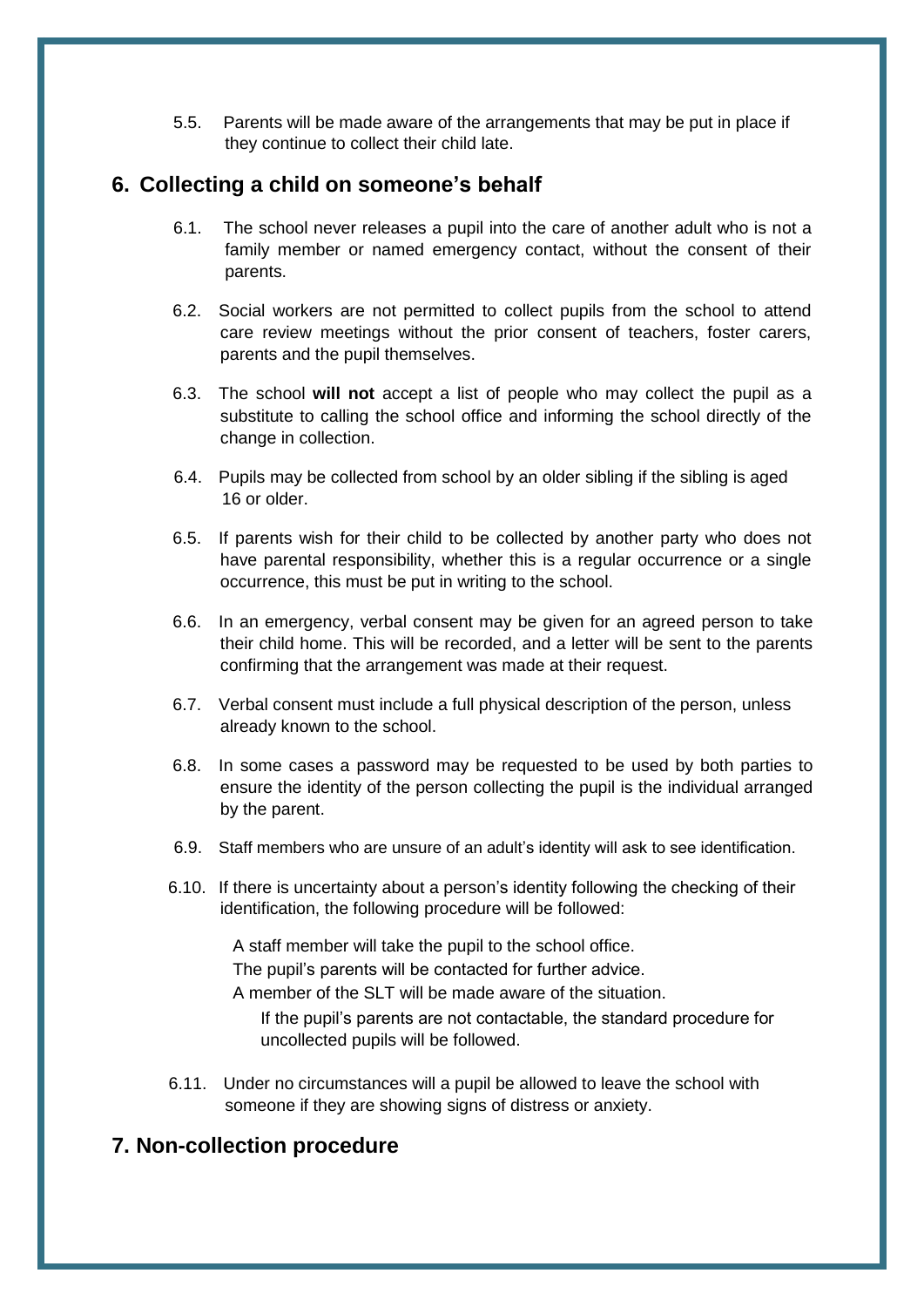- <span id="page-6-0"></span>7.1. The school will continue to try and contact the parents and named emergency contacts in the event of a non-collection.
- 7.2. A detailed record of the action taken, and the calls made, will be kept.
- 7.3. Under no circumstances will staff members go and look for the parents.
- 7.4. A staff member will supervise the pupil at all times.
- 7.5. If no contact has been made with the pupil's parents or emergency contacts, and no one has arrived to collect the child within an hour since the original collection time – the end of the school day or at 4.15 pm if it was pre-arranged for a pupil to attend a school club – the school's child protection procedure will be followed and children's services and the police will be contacted.
- 7.6. A member of staff will stay with the pupil until children's services arrives.
- 7.7. Once the situation has been resolved, the reason the circumstances arose will be established and noted, and steps to avoid recurrence will be taken by the school and parents.

### **8. Monitoring and review**

- 8.1. Following an event of non-collection, the relevant procedures will be reviewed to ensure they were effective and amended where necessary.
- 8.2. This policy will be reviewed on an annual basis by the headteacher and DSL.
- 8.3. Any changes made to this policy will be communicated to all teaching staff and parents.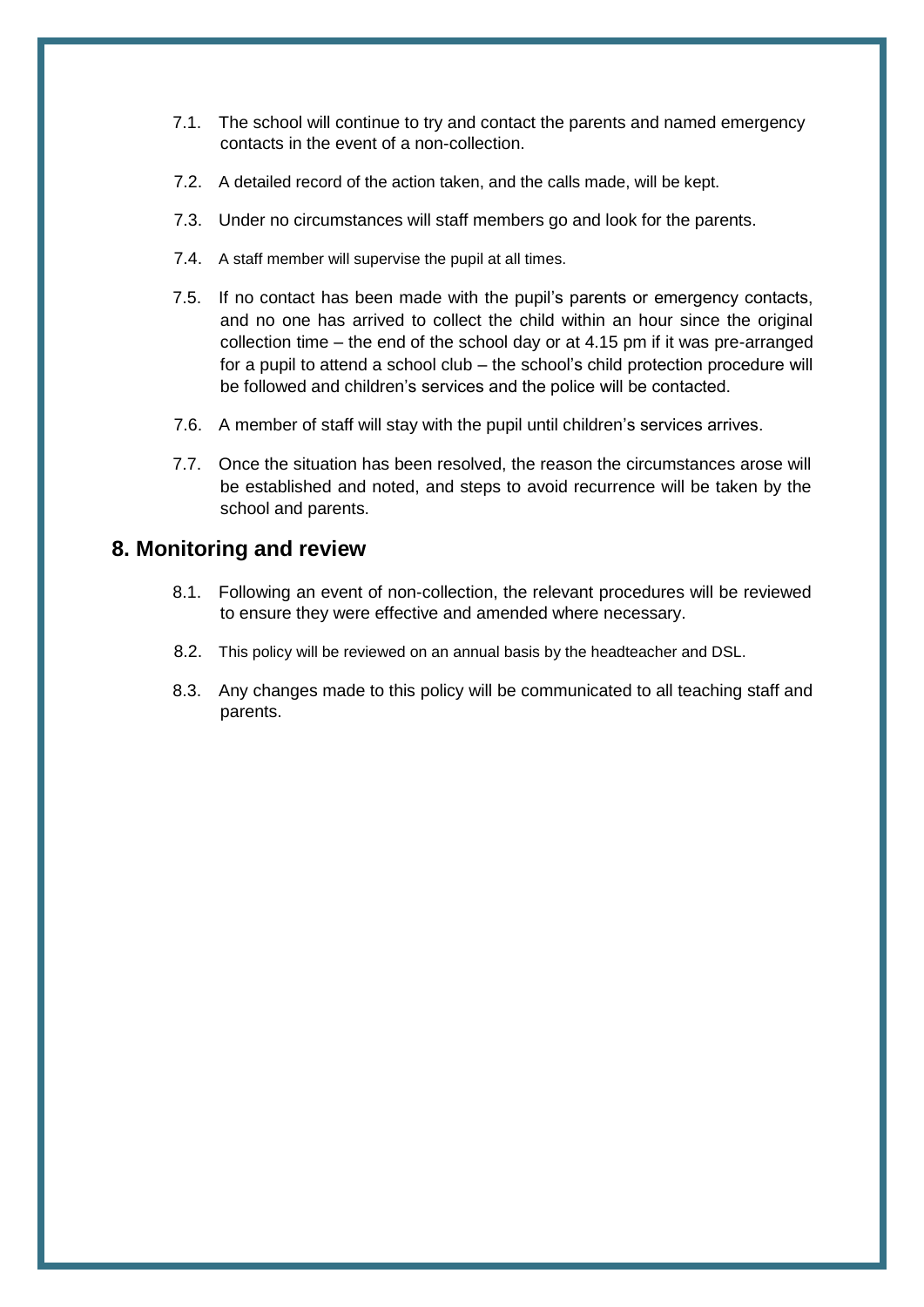## <span id="page-7-0"></span>**Letter to Parents: Collecting Pupils from School**

**Address line one Address line two City/town Postcode Date**

#### **RE: Collecting pupils from school**

Dear **name of parent**,

I am writing to you today with regards to pupils who are being collected late from school, who are being collected by other people than those specified and who are often uncollected altogether.

I would first like to take this opportunity to thank those parents who abide by the school's policy for collecting pupils from school.

Our school has a Collecting Children from School Policy, which I have included with this letter for parents to review. Despite this, it has come to my attention that some parents are not following the procedures that are in place. It is for this reason that I would like to take the opportunity to explain the importance of the school's Collecting Children from School Policy and why there is a need for consistent procedures to be established and adhered to.

Through this letter, I hope to provide clarification on the school's procedures for collecting your children, and avoid any confusion, inconvenience and frustration in the future. I urge parents to read the contents of this letter thoroughly.

At our school the safety of your children is of the utmost importance to us, which is why we have the following procedures in place.

#### **Running late**

If, when coming to pick your child up from school, you are running late, I ask that on each separate occasion you ring the school office on 0116 2882228 and inform the school that you are running late and when you can be expected at the school. We also ask that you be mindful of the time at which you notify the school; wherever possible, we ask parents to notify the school no later than 30 minutes before the specified collect time.

If applicable, please also name the person who will be collecting your child on your behalf. The school may ask you for a description of the individual that you have stated if they are unknown to the school. Additionally, we may request that a password is put in place, for us to ask the individual who comes to collect your child. Pupils of the school will not be released from the school unless staff are completely satisfied that they safe. When parents are not at the school on time to collect their children, pupils will be kept in the school office and will be supervised by their classroom teachers.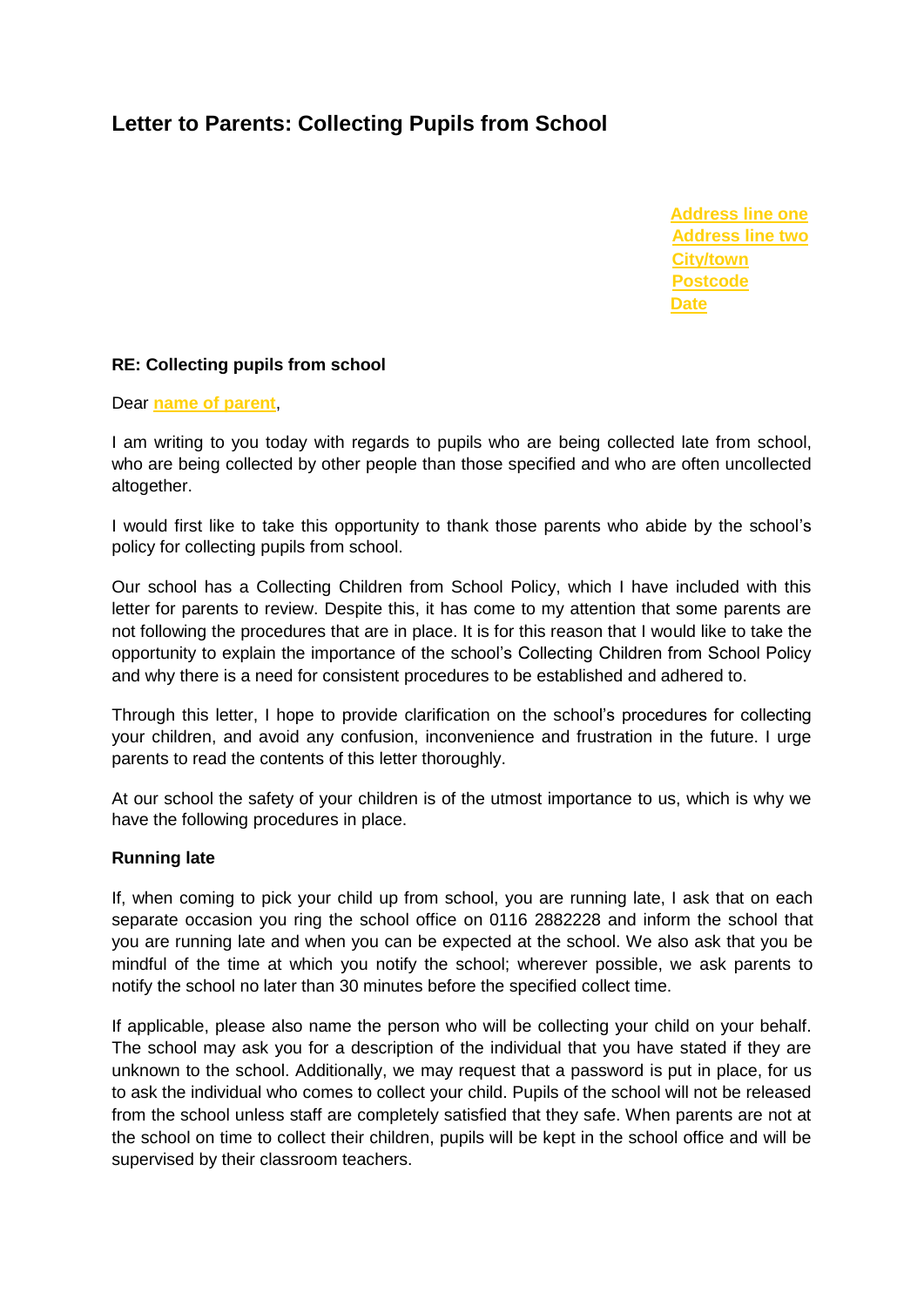#### **Recurring late pick-ups**

As our policy states, the length and frequency of late collections are monitored by the school, and any concerns regarding a pupil's safety that may be associated with late pickups will be appropriately addressed by the school's DSL, where applicable.

#### **Non-collection**

It is unfeasible to expect school staff to watch pupils after the end of the school day. A section pertaining to non-collection can be found in the Collecting Children from School Policy and should be read with care.

A member of staff will supervise the pupil and the school will try to contact parents, and other listed emergency contacts, in the event that a child is uncollected from the school. Under no circumstances will school staff go looking for parents. If no contact can be made and no specified adult (someone that has been approved to collect the pupil) has come to collect the pupil within an hour of the original collection time, the school will have no alternative but to follow their child protection procedures and contact children's services or the police.

#### **Collecting a pupil on someone's behalf**

The school will never, under any circumstances, allow a pupil to leave the premises with an adult who has not been specified as someone with responsibility for collecting the pupil. If there is a change in who will be coming to collect a pupil, this **must be communicated to the school**, where a description of the person and a password will be asked of you, to ensure your child's safety.

The school **will not** accept a list of people who may collect the pupil as a substitute to calling the school office and informing the school directly of the change in collection. Having a list of potential adults who may or may not be collecting a pupil is a gateway to confusion and inconsistencies, which is where mistakes can be made.

If you are running late, or are unable to collect your child up due to some other unforeseen circumstances, please ring the school office on 0116 2882228, to inform us who will be collecting the pupil on your behalf. Please be ready to provide a description of the individual as well as a password.

It should also be noted that the school will ask the individual who is collecting the pupil for proof of identification, and they should be ready to provide this.

Finally, please have the same consideration for the above when your child is attending an after-school club – the procedures outlined in this letter and in the included policy are still enforced and should still be followed. In addition, parents are responsible for arranging and ensuring that their child is taken from the school to another club that is held at a different site – teachers will not fulfil this responsibility.

I understand that sometimes emergencies happen which may make the above procedures seem cumbersome; however, I would like to reassure you that the school has these procedures in place for the sole purpose of protecting the pupils of the school. The whole school appreciates your cooperation with following these procedures and we will be understanding of valid explanations and emergencies.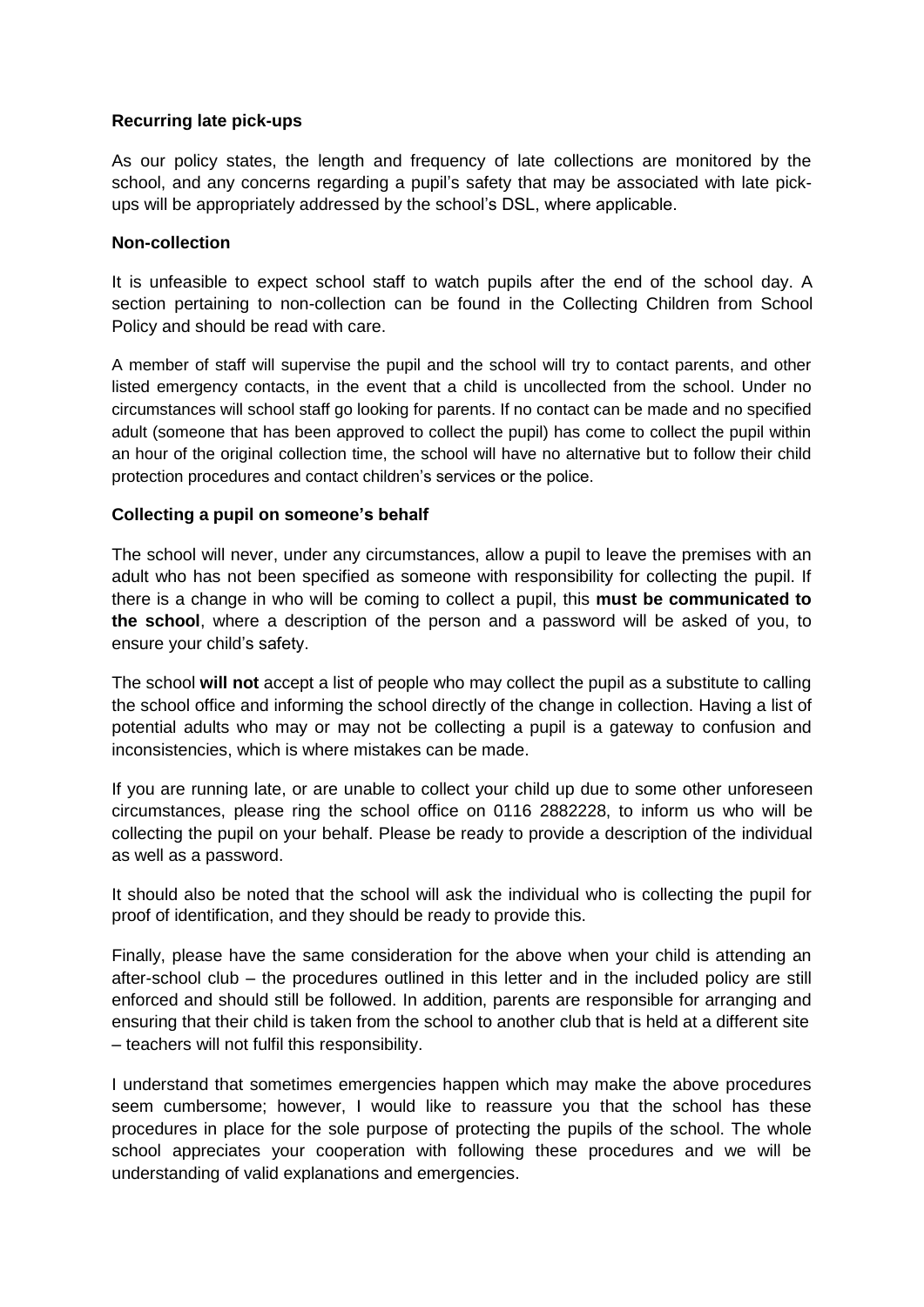<span id="page-9-0"></span>Also included in this letter is a slip which should be completed and handed back to the school office by the end of the week. The slip outlines the emergency contact details for your child. I am asking that parents complete this slip to ensure that the school holds accurate and up-to-date emergency contact details for all pupils.

Thank you for taking the time to read this letter. I would also like to reiterate my thanks to the vast majority of parents who follow the school's procedures.

Kind regards,

**Headteacher Signature**

Please complete the slip below and return to the school office.

| Name of child: |  |
|----------------|--|
| Year of child: |  |

|                                                                                                                        | <b>Name</b> |       | <b>Contact number</b> | <b>Password</b> |  |  |
|------------------------------------------------------------------------------------------------------------------------|-------------|-------|-----------------------|-----------------|--|--|
| <b>Parent responsible</b><br>for collection:                                                                           |             |       |                       |                 |  |  |
| <b>Emergency contact</b><br>one:                                                                                       |             |       |                       |                 |  |  |
| <b>Emergency contact</b><br>two:                                                                                       |             |       |                       |                 |  |  |
| <b>Emergency contact</b><br>three:                                                                                     |             |       |                       |                 |  |  |
| I agree to the procedures explained to me in this letter and that the information I<br>have provided above is correct: |             |       |                       |                 |  |  |
| Signature:                                                                                                             |             | Date: |                       |                 |  |  |

**Non-collection of Pupil Letter Template**

**Address line one Address line two City/town Postcode Date**